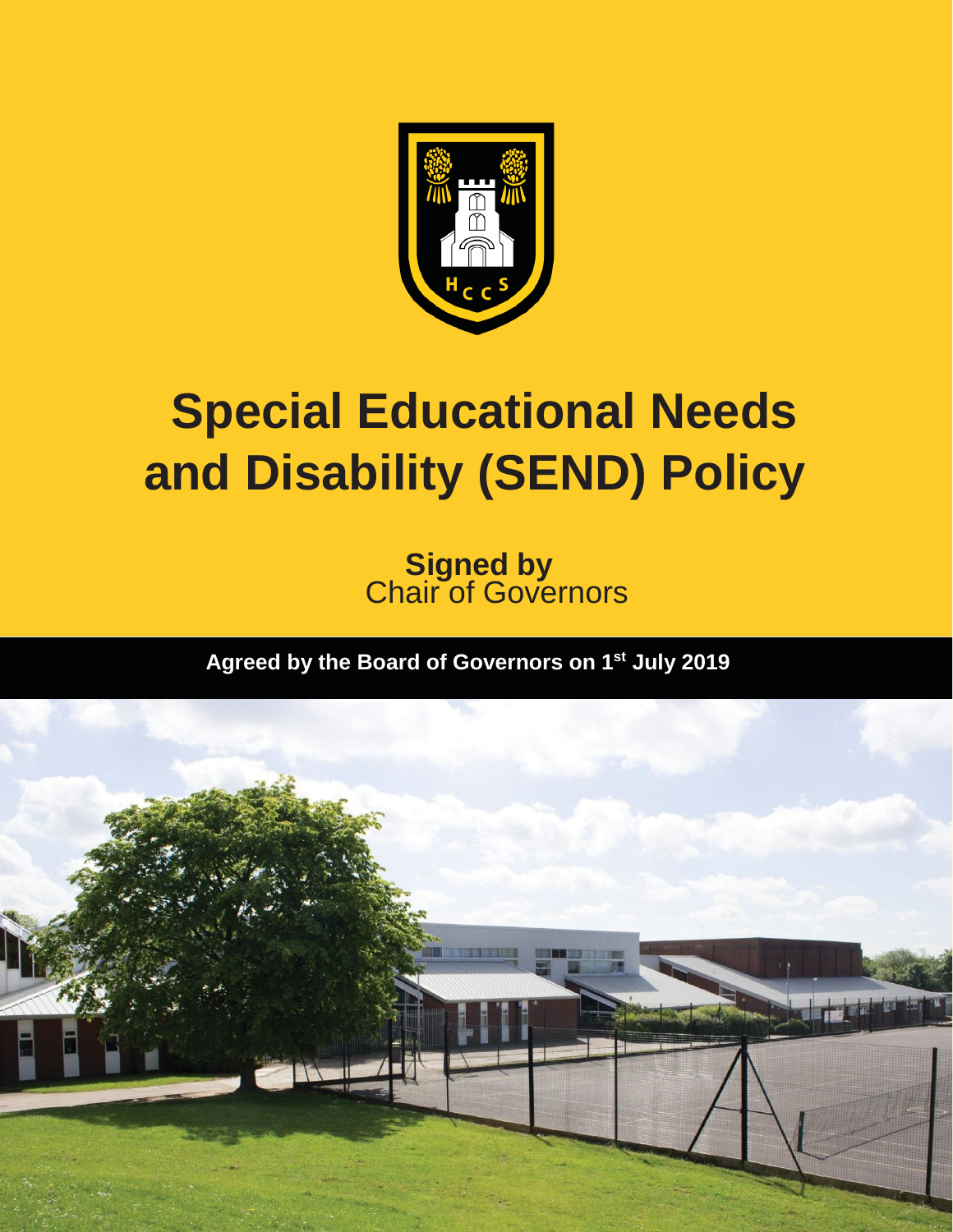## **Contents**

|  |                               | Page           |
|--|-------------------------------|----------------|
|  | 1. Background                 | 2              |
|  | 2. Definition                 | $\overline{2}$ |
|  | 3. Rationale                  | $\overline{2}$ |
|  | 4. Purpose                    | 3              |
|  | 5. Guidelines                 | 3              |
|  | 6. Roles and Responsibilities | 4              |
|  | 7. Appendix 1                 | 5              |
|  | 8. Appendix 2                 | 6              |
|  | 9. Appendix 3                 |                |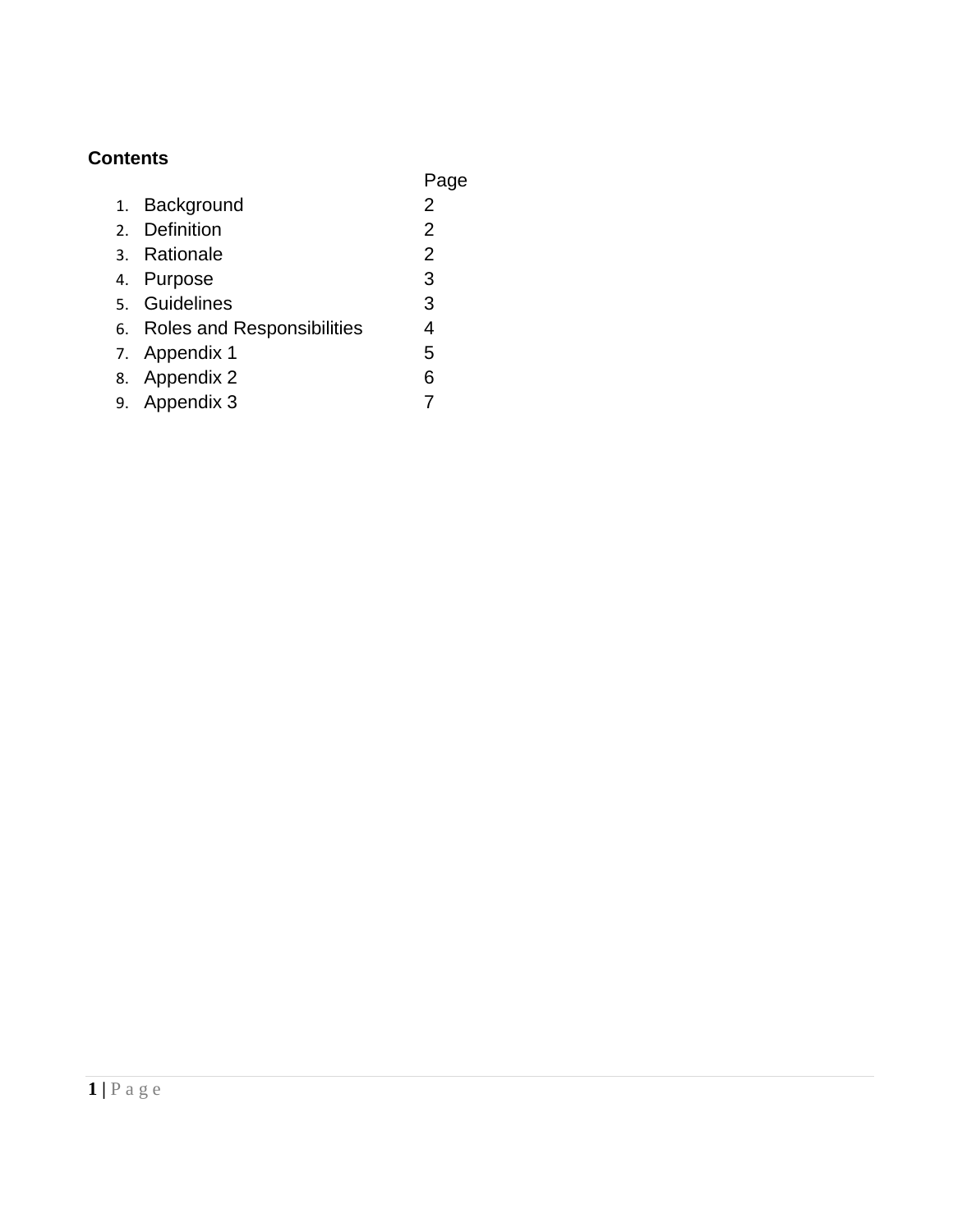#### **1. Background**

This policy complies with the statutory requirement laid out in the SEND Code of Practice 0-25 (September 2014) and has been written with reference to the following documents and legislative frameworks:

- Equality Act 2010: advice for schools DoE Feb 2013
- SEND Code of Practice 0-25 (September 2014)
- Schools SEN Information Report Regulations
- Statutory Guidance on supporting pupils at school with medical conditions April 2014
- Safeguarding Policy
- Accessibility Plan
- Teachers Standards 2012

#### **2. Definition**

Pupils are considered to have special educational needs and/or disability if they have a learning difficulty or disability which calls for special educational provision to be made for them.

Pupils have a learning difficulty or disability if they: -

- ✓ Have significant problems that hinder/prevent him/her from learning or benefiting from the normal education or educational facilities provided for the majority of his/her peers.
- $\sqrt{\phantom{a}}$  Have a significantly greater difficulty in learning than the majority of children of the same age.
- ✓ Need different or additional educational provision to that generally provided for his/her peers.

#### **3. Rationale**

Holmes Chapel Comprehensive School (HCCS) are committed to ensuring full entitlement and access for SEND students to high quality education within a broad, balanced and relevant curriculum. We will:-

- $\sqrt{ }$  Maintain a standard whereby all staff within our school are aware of the importance of identifying and providing for those pupils who have special educational needs and or disability.
- $\sqrt{ }$  Provide a safe environment in which all students can thrive and develop into independent and resilient learners.
- ✓ Prepare our students for life beyond school to enable them to become confident and responsible citizens.
- $\sqrt{\phantom{a}}$  Educate students with SEND, wherever possible, alongside their peers in the classroom in a differentiated curriculum that provides appropriate, challenging learning opportunities for all students in line with fully inclusive classroom practice.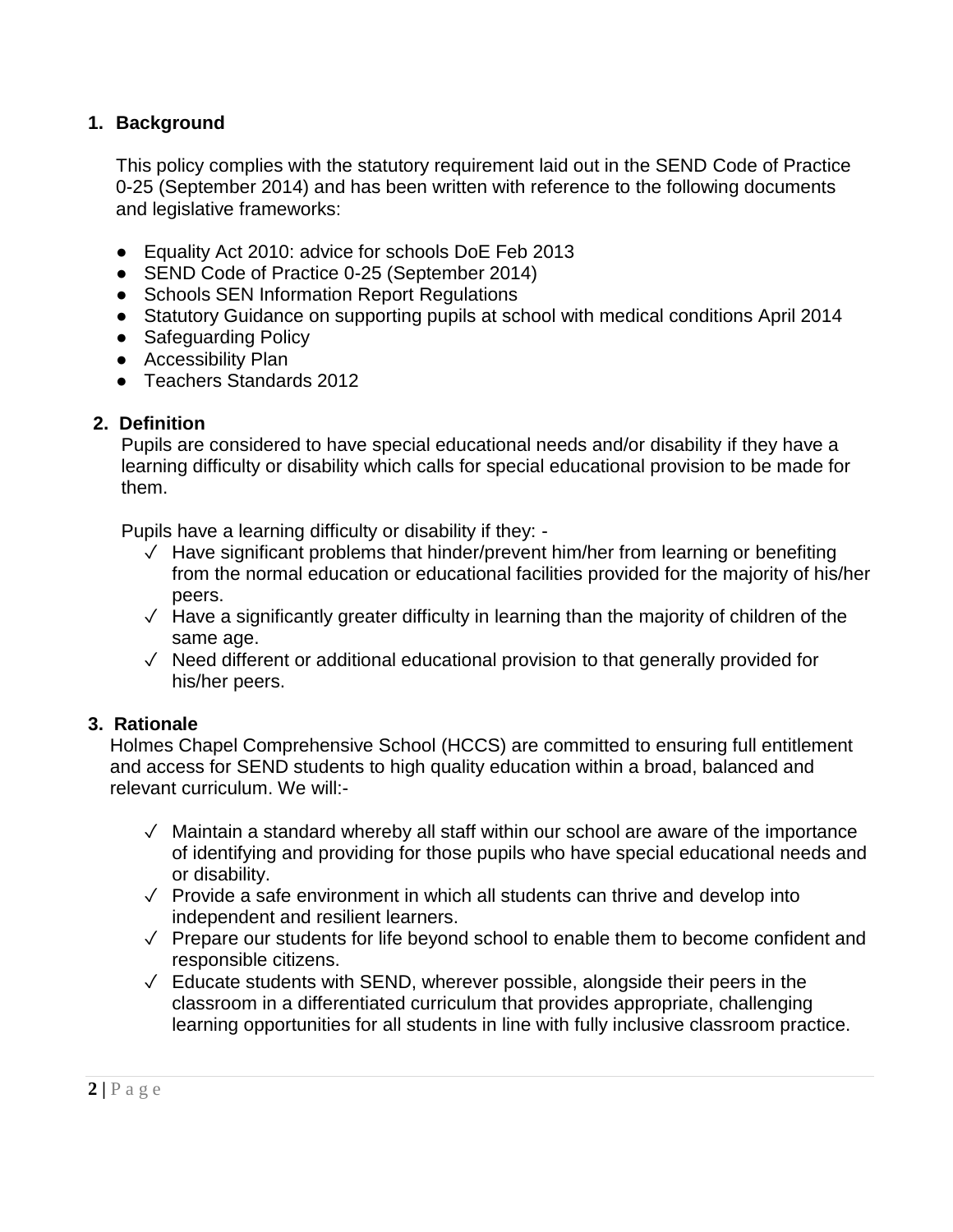#### **4. Purpose**

Through the effective implementation of this policy, Holmes Chapel Comprehensive School will ensure that;

- $\sqrt{\ }$  Students with SEND are offered full access to a broad, balanced and relevant education, including an appropriate vocational curriculum and 14-19 pathways.
- $\sqrt{\ }$  Staff have appropriate training which ensures that the provision for students with SEND appropriately matches their needs and that they make at least good progress in their learning.
- $\sqrt{\ }$  SEND students will have their needs met and will have an equal opportunity to progress academically, socially and emotionally.
- ✓ Students with SEND have full access to all school activities so far as it is reasonably practical and relates to the student's needs.
- ✓ We develop a partnership between parents, pupils and the school, in which each has an active role to play in the education of students with SEND.

#### **5. Guidelines**

HCCS operates an equal opportunities policy in which children with Special Educational Needs and/or Disability have the same rights as all other pupils.

As part of our inclusive ethos and working practice we will:-

- $\sqrt{ }$  Identify and provide for pupils with SEND to ensure that their needs are identified and met as early as possible using a standard approach and methodology across the whole school
- $\sqrt{ }$  Provide support and advice for all staff working with students with SEND, to ensure that every member of staff is aware of a student's specific needs and how best to support them.
- $\sqrt{\ }$  Ensure all students have the opportunity to participate fully in every area of the school community without regard to race, gender, educational ability or physical disability.
- $\sqrt{ }$  Endeavour to achieve maximum inclusion of all children so far as is reasonably compatible with the child receiving the SEND provision that they require.
- $\sqrt{\phantom{a}}$  Create and utilise appropriate provision for pupils with SEND to best match the nature of their individual needs whilst retaining an inclusive focus as far as reasonably possible.
- ✓ Differentiate the curriculum and teaching styles to meet the needs of individual pupils.
- ✓ Encourage an open and continual dialogue amongst students, staff, parents and other relevant professionals in order to achieve the best possible outcome for individual pupils.
- $\sqrt{\ }$  Ensure a person centred approach to provision for students with SEND, with the student and their parents at the heart of decision making *(SEND code of practise, 2014)*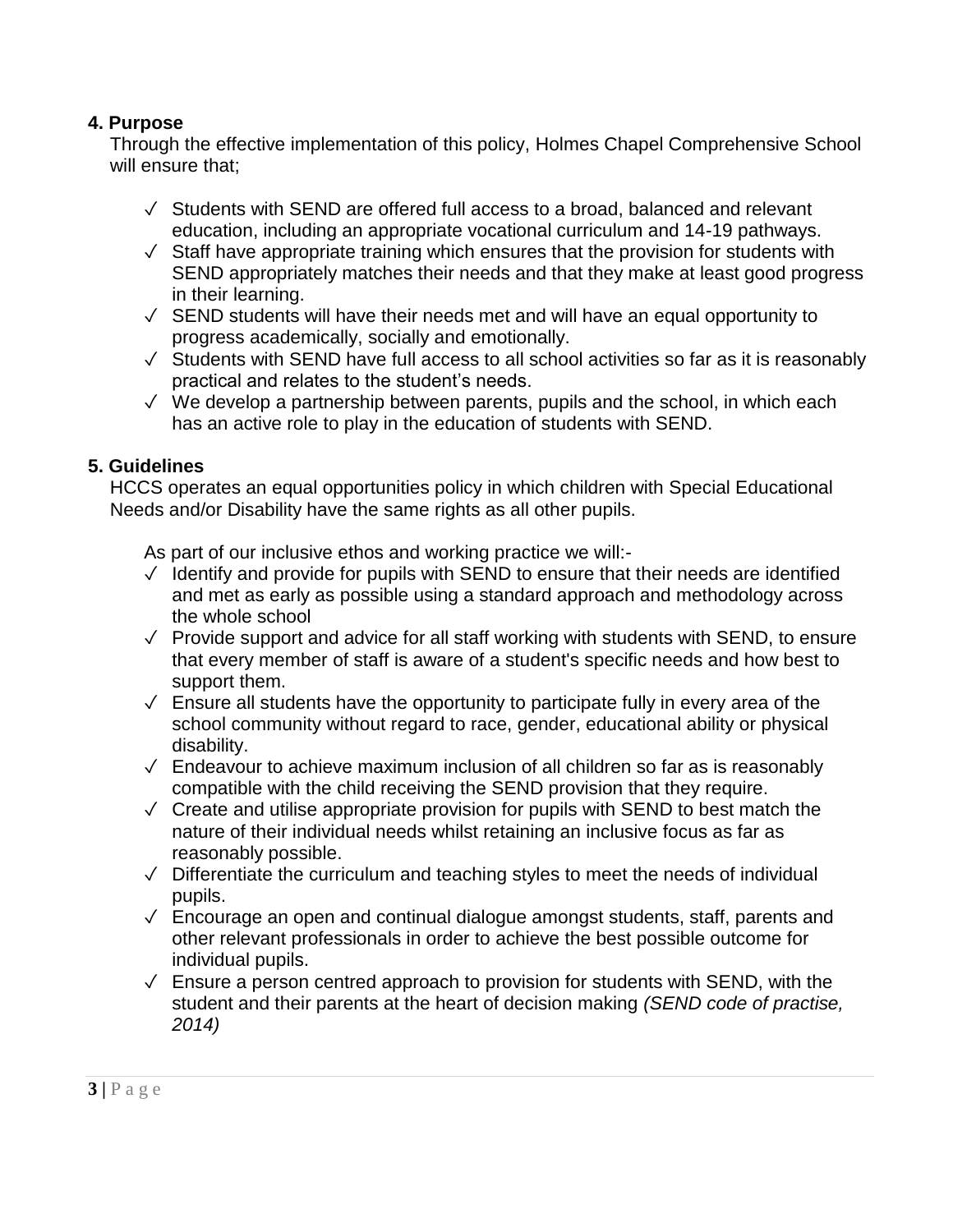#### **6. Roles and Responsibilities**

The Special Educational Needs and Disability Coordinator (SENDCo)

- works with the school leadership team to determine the strategic development of the SEND policy and provision.
- takes overall responsibility for managing operational matters within SEND provision.
- is accountable for raising levels of achievement and rates of progress of pupils with SEND.
- is responsible for monitoring the implementation of the SEND policy across the school to ensure that it is embedded.
- works with relevant external agencies and services to ensure that appropriate advice and provision is sought and provided to students with SEND
- is responsible for the quality assurance of learning support

The Learning Support team

● acts under the guidance of the SENCO to deliver support to students with SEND so that they make progress socially, emotionally and academically.

All teachers and staff

- receive a full induction on appointment to the school to outline their roles and responsibilities in supporting students with SEND
- are responsible for delivering high quality learning which takes into account the specific needs of children with SEND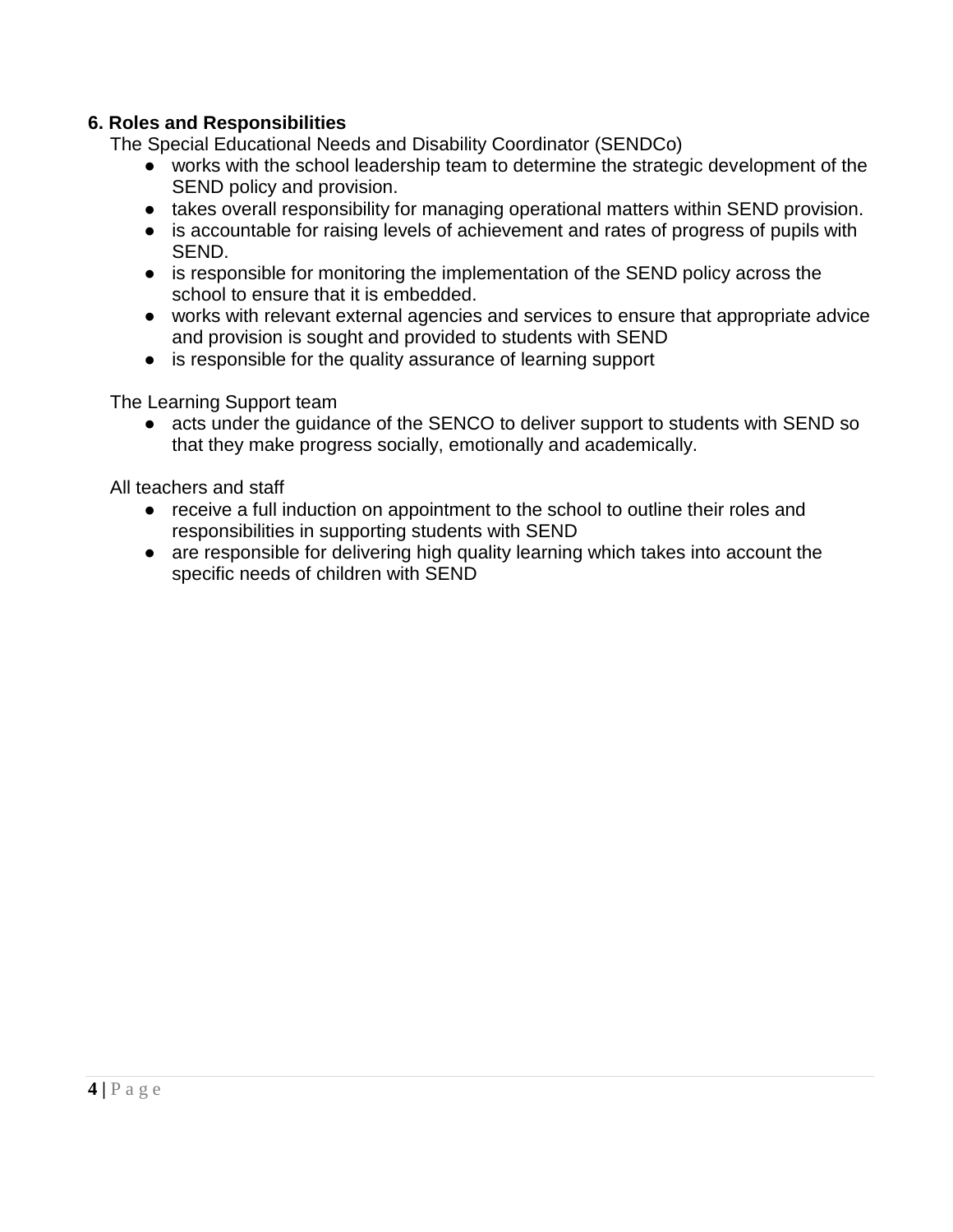## **Appendix 1**

#### **Categorising Special Educational Needs and/or Disability**

Students with Special educational needs and or disability will be categorised under one of the four following areas of need;

- Cognition and Learning
- Physical Disabilities
- Social, Emotional and Mental Health
- Communication and Interaction

We will take a graduated approach to identifying students with SEND in line with the SEND code of practice (2014). The level of the support that students with SEND require is denoted by the following categories;

- **In School provision –** These students do not have a Special Educational Need and/or disability. These students have an additional need that requires a level of understanding from staff so that their needs are met through effective quality first differentiated teaching strategies. These students do not necessarily have any direct input from Learning Support**.** Should a student in this category fail to make adequate progress, the decision might be made to escalate their level of support up to 'SEND support'.
- **SEND Support** These are students who have Special Educational Needs and/or disability. These students receive provision which goes above and beyond the mainstream provision. SEND Support students do not have a specific funding stream designated specifically to support their needs. A proportion of the SEND budget is allocated to support these students to become the best that they can be.
- **EHCP** (Education and Health Care Plans) Students with an EHCP have complex Special Educational Needs and/or disability. These students receive a designated funding allocation to support them in school and to provide additional educational provision which goes above and beyond mainstream provision.

The National Key Performance Indicators reported through Raise Online is limited to students in the **SEND Support** and **EHCP** categories. Progress and attainment of students receiving In School Provision is not reported through Raise Online.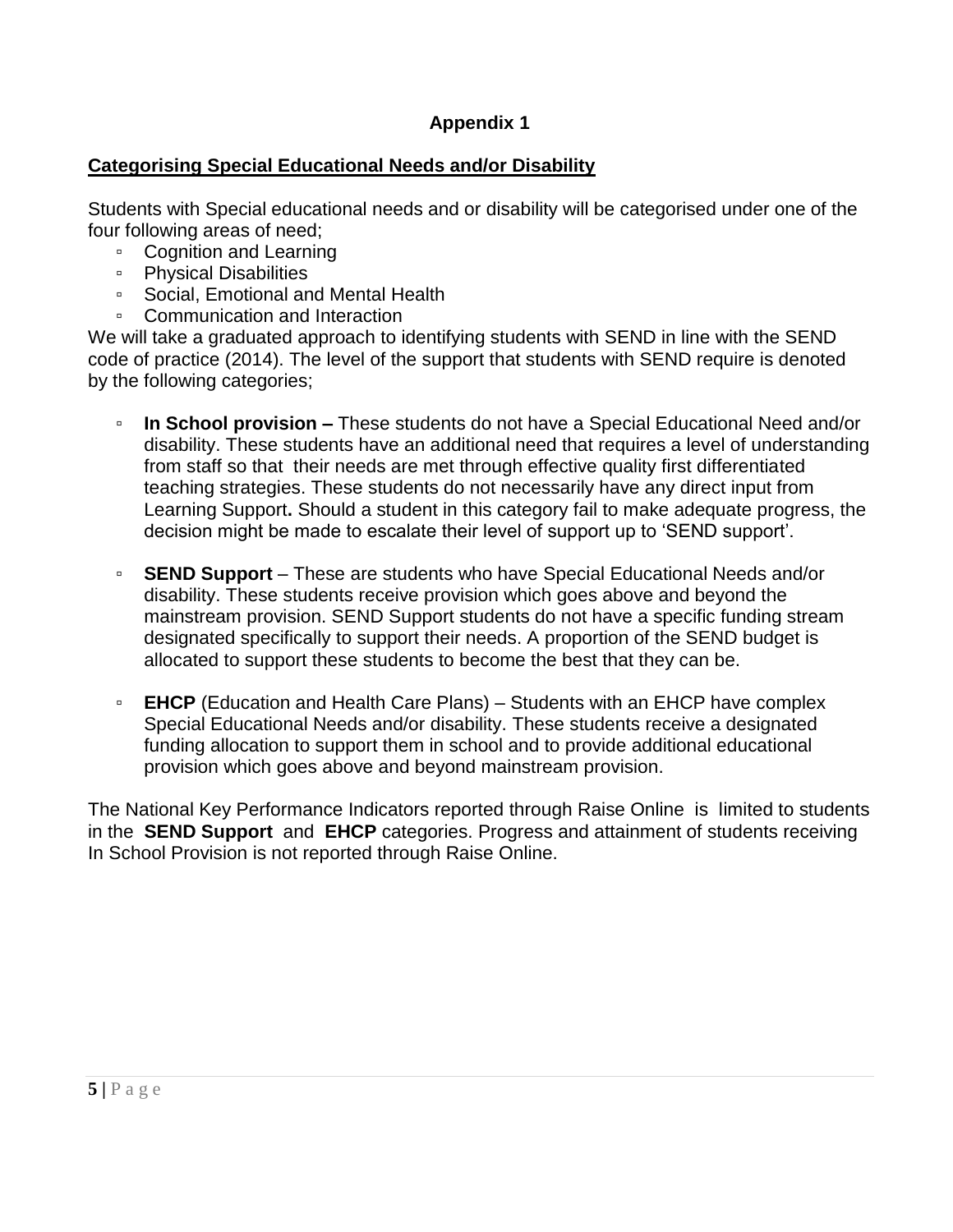## **Appendix 2**

### **Provision for students with SEND**

Provisions for students with SEND are additional to or different from the mainstream curriculum in a variety of ways and may be implemented by provisions such as, but not exclusively:-

- ✓ Differentiated learning materials or specialist equipment.
- ✓ Teaching Assistant support within classes.
- ✓ Homework and specialist support sessions.
- ✓ Specialist Mentors / Key workers.
- ✓ Specialist teaching/support from outside agencies.
- ✓ Withdrawal for individual/small group work.
- ✓ Delivering appropriate reading and spelling programs.
- ✓ Behaviour, Emotional and Social skills support programs.
- ✓ SEND strategy sheets tailored to each students specific needs
- ✓ School Focused Plans for students categorised under SEND support or who have an EHCP or a Statement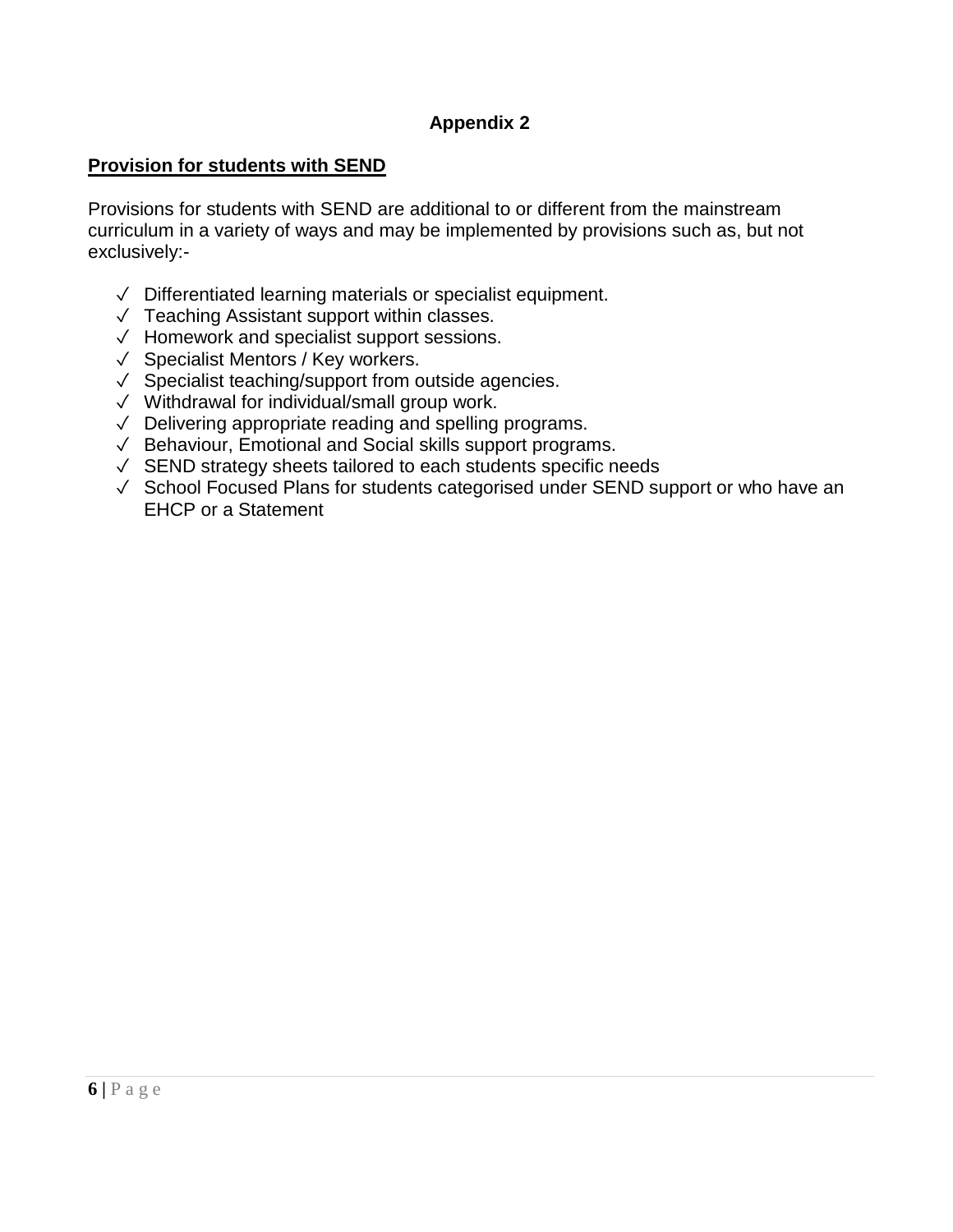## **Appendix 3**

## **Role of the SENCo**

The key responsibilities of the SENDCo include:-

- ✓ Overseeing the day-to-day implementation of the SEND policy.
- ✓ Financial management of the SEND budget
- $\sqrt{ }$  The leadership and management of the Learning Support team.
- ✓ Liaising with and advising staff to ensure they are fully informed regarding the Special Educational Needs and Disability of students.
- ✓ Maintaining the records on all pupils with SEND and the SEND register.
- ✓ Liaising sensitively with parents/carers of pupils with SEND, keeping them informed of progress and taking into account their views.
- $\sqrt{\ }$  Ensuring that the resources that they have at their disposal are being used effectively and efficiently to meet the needs of the students.
- $\sqrt{ }$  Map provision for pupils with SEND to ensure that staffing deployment, resource allocation and choice of intervention is appropriate in securing progress and attainment
- $\sqrt{ }$  Monitor, Evaluate and Review strategies in place for students to ensure that they remain relevant and fit for purpose
- $\sqrt{\ }$  Ensure a high level of staff expertise to meet pupil need, through well targeted CPD
- ✓ Work in cooperative and productive partnership with the Local Authority and other outside agencies, ensuring that there is a multi-professional approach to meeting the needs of pupils with SEND.
- $\sqrt{\ }$  Ensure that the admissions policy and process for students with SEND is followed and adhered to.
- ✓ Collaborate in ensuring effective transition arrangements and transfer of information for Year 6 pupils with SEND.
- ✓ Monitoring the school's system for ensuring that Strategy sheets and School Focused Plans have a high profile in the classroom and with pupils.
- ✓ Analyse and interpret progress and attainment data as a means to ensure that students with SEND are performing at least as well as they should.
- ✓ Work as a collaborative member of the Learning Intervention Team (LIT) to target underperformance across the school, by providing effective and timely intervention programmes to where they are most needed.
- $\sqrt{ }$  To contribute to the effective identification of students with SEND (See appendix)